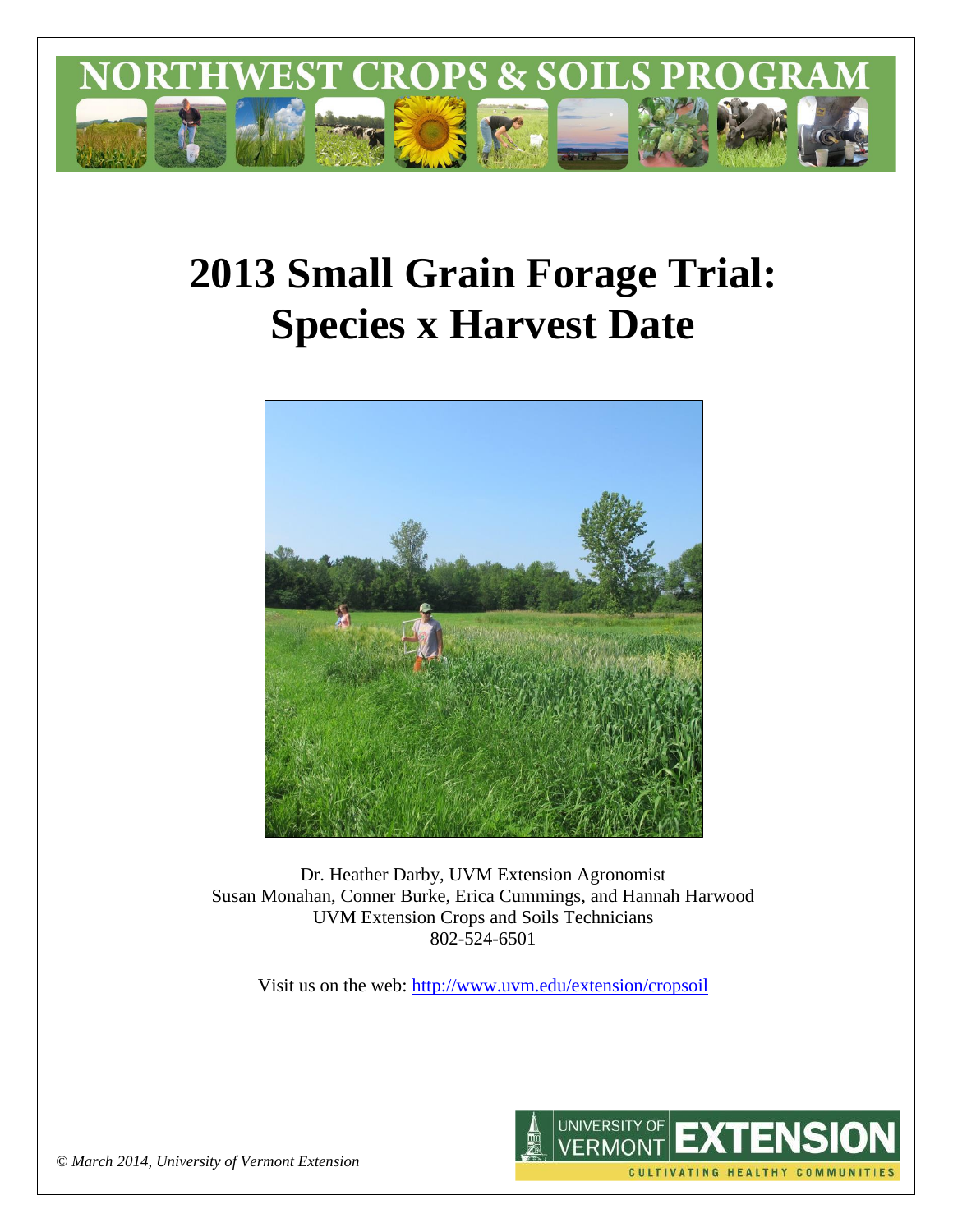#### **2013 SMALL GRAIN FORAGE TRIAL: SPECIES X HARVEST DATE**

Dr. Heather Darby, University of Vermont Extension heather.darby[at]uvm.edu

Spring cereal grains such as oats, barley, triticale and wheat have the potential to provide high yield and quality feed for livestock. These cool season annuals can provide early season grazing, as well as high quality stored feed. Spring grains are generally planted in mid to late April and can be harvested at various stages of development. The objective of this project was to evaluate yield and quality of various spring grain species harvested in the vegetative, boot, milk, or soft dough stage. The overall goal of this project is to help organic dairy producers reduce their reliance on expensive concentrates through the production of a variety of high quality annual forages. The data presented here is from one replicated research trial in Vermont. Crop performance data from additional tests in different locations, and often over several years, should be compared before you make conclusions.

# **MATERIALS AND METHODS**

In 2013, a small grain forage trial was repeated at Borderview Research Farm in Alburgh, VT (Table 1). The previous crop in this location was soybeans, and the seedbed was prepared by conventional tillage methods. The field was disked and spike tooth harrowed in April to prepare for planting. Plots were planted with a six-inch Kincaid cone seeder on 3-May at a seeding rate of 125 lbs acre<sup>-1</sup>. The varieties and seed source are listed in Table 2. Each treatment was harvested at four development stages: vegetative, boot, milk, and soft dough (Table 3). Subsamples of approximately 2.5 ft<sup>2</sup> were cut 3" from the ground, dried at  $40^{\circ}$ C, and weighed to determine dry matter yield. Oven dry samples were coarsely ground with a Wiley mill (Thomas Scientific, Swedesboro, NJ), finely ground with a UDY cyclone mill with a 1 mm screen (Seedburo, Des Plaines, IL) and analyzed with an NIRS (Near Infrared Reflectance Spectroscopy) DS2500 Feed and Forage analyzer (Foss, Eden Prairie, MN) at the University of Vermont Cereal Testing Lab (Burlington, VT). Results were analyzed with an analysis of variance method of comparison in SAS (Cary, NC).

| <b>Trial Information</b> | <b>Borderview Research Farm</b>  |
|--------------------------|----------------------------------|
|                          | Alburgh, VT                      |
| Soil type                | Covington silty clay loam        |
| Previous crop            | Soybeans                         |
| Row width (in.)          |                                  |
| Planting date            | $3-May$                          |
| Seeding rate             | 125 lbs/acre                     |
| Tillage methods          | Mold board plow, disk, and spike |
|                          | tooth harrow                     |

#### **Table 1. General plot management.**

#### **Table 2. Small grain forage varieties and seed source.**

| <b>Species</b>       | <b>Variety</b>   | <b>Source</b>                 |  |  |  |  |
|----------------------|------------------|-------------------------------|--|--|--|--|
| <b>Barley</b>        | McGwire          | <b>RDR Grains et Semences</b> |  |  |  |  |
| <b>Barley</b>        | Robust           | Albert Lea Seeds              |  |  |  |  |
| <b>Forage Barley</b> | Haybet           | Albert Lea Seeds              |  |  |  |  |
| Forage Oat           | Everleaf         | King's Agriseed               |  |  |  |  |
| Oat                  | Tack             | <b>Albert Lea Seeds</b>       |  |  |  |  |
| Triticale            | <b>AC Ultima</b> | <b>Oliver Seeds</b>           |  |  |  |  |
| <b>Hard Wheat</b>    | Magog            | Semican                       |  |  |  |  |
| Soft Wheat           | Kaffe            | Semican                       |  |  |  |  |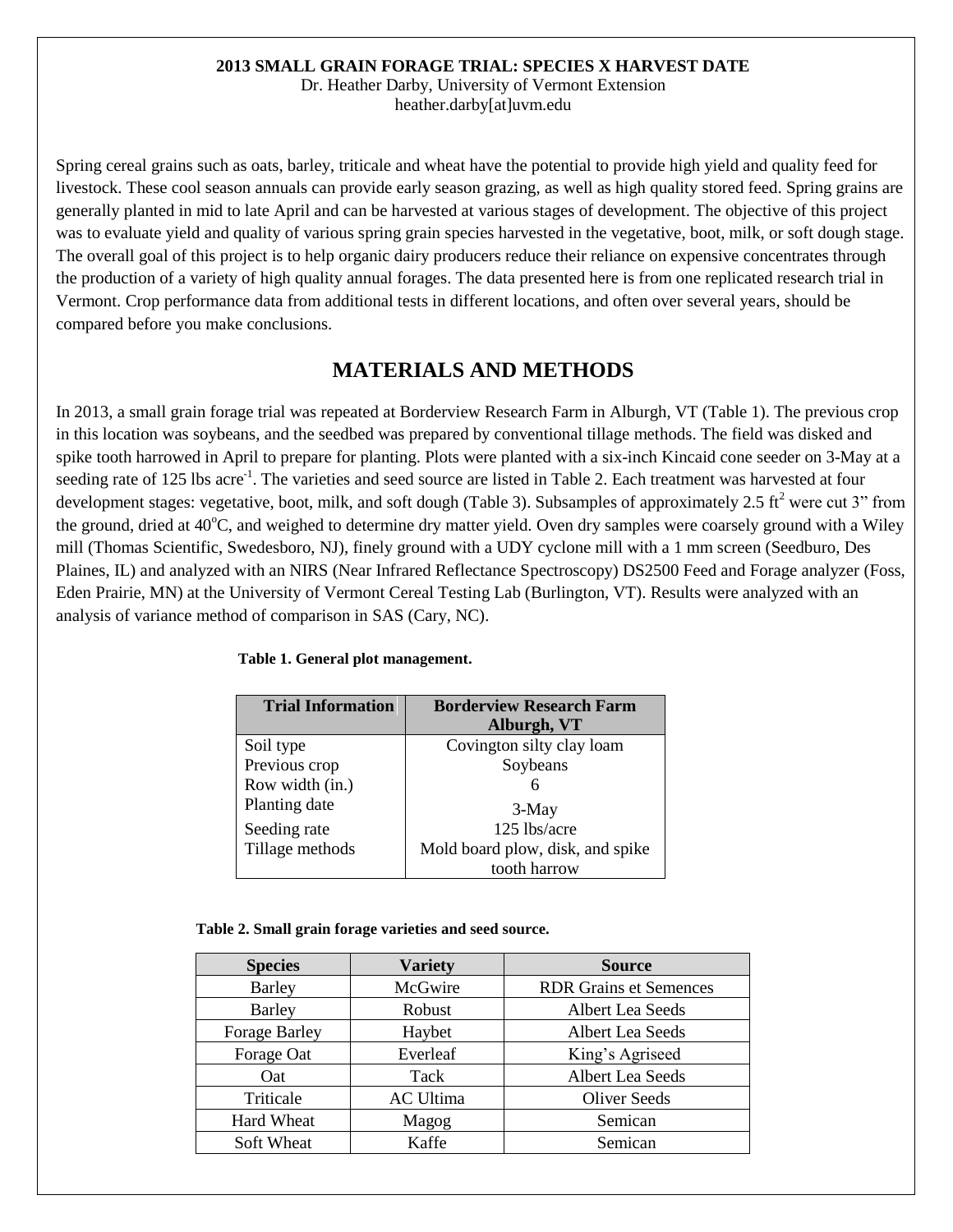Forage quality analysis included crude protein (CP), acid detergent fiber (ADF), neutral detergent fiber (NDF) and various other nutrients. Mixtures of true proteins, composed of amino acids and non-protein nitrogen make up the crude protein (CP) content of forages. The bulky characteristics of forage come from fiber. Forage feeding values are negatively associated with fiber content since the less digestible portions of the plant are contained in the fiber fraction. The detergent fiber analysis system separates forages into two parts: cell contents, which include sugars, starches, proteins, non-protein nitrogen, fats and other highly digestible compounds; and the less digestible components found in the fiber fraction. The total fiber content of forage is contained in the neutral detergent fiber (NDF). Chemically, this fraction includes cellulose, hemicellulose and lignin. Acid detergent fiber (ADF) represents the least digestible portion of fiber: the lignin and cellulose. Recently, forage testing laboratories have begun to evaluate forages for NDF digestibility. Evaluation of forages and other feedstuffs for NDF digestibility is being conducted to aid prediction of feed energy content and animal performance. Research has demonstrated that lactating dairy cows will eat more dry matter and produce more milk when fed forages with optimum NDF digestibility. Forages with increased NDF digestibility (NDFD) will result in higher energy values, and perhaps more importantly, increased forage intakes. Forage NDF digestibility can range from 20 – 80%. The Total Digestible Nutrients (TDN), Net Energy of Lactation ( $NE<sub>L</sub>$ ), and Relative Feed Value (RFV) were calculated from forage analysis data.

| <b>Variety</b>             | <b>Vegetative</b> | <b>Boot</b> | <b>Milk</b>   | <b>Soft Dough</b> |
|----------------------------|-------------------|-------------|---------------|-------------------|
| McGwire Barley             | $13-Jun$          | 24 & 27-Jun | $9-Jul$       | $22$ -Jul         |
| <b>Robust Barley</b>       | $13$ -Jun         | $24$ -Jun   | $9$ -Jul      | $22$ -Jul         |
| <b>Haybet Barley</b>       | $13$ -Jun         | $24$ -Jun   | 9 & 16-Jul    | $22$ -Jul         |
| <b>Everleaf Oats</b>       | $13-Jun$          | $3-Jul$     | $22$ -Jul     | $6-Aug$           |
| <b>Tack Oats</b>           | $13-Jun$          | $24$ -Jun   | $9$ -Jul      | $22-Jul$          |
| <b>AC Ultima Triticale</b> | $13-J$ un         | $24$ -Jun   | $9 & 16$ -Jul | $29$ -Jul         |
| <b>Magog HRSW</b>          | $13$ -Jun         | 24 & 27-Jun | $9-Jul$       | 22 & 29-Jul       |
| <b>Kaffe SWSW</b>          | $13-J$ un         | $1-Jul$     | $16$ -Jul     | $29$ -Jul         |

| Table 3. Harvest date at each stage of maturity for the spring grain forages. |  |  |  |
|-------------------------------------------------------------------------------|--|--|--|
|                                                                               |  |  |  |

Variations in yield and quality can occur because of variations in genetics, soil, weather and other growing conditions. Statistical analysis makes it possible to determine whether a difference among varieties is real, or whether it might have occurred due to other variations in the field. At the bottom of each table, a LSD value is presented for each variable (i.e. yield). Least Significant differences (LSD's) at the 10% level of probability are shown. Where the difference between two treatments within a column is equal to or greater than the LSD value at the bottom of the column, you can be sure in 9 out of 10 chances that there is a real difference between the two varieties. Treatments that were not significantly lower in performance than the highest value in a particular column are indicated with an asterisk. In the example below, A is significantly different from C but not from B. The difference between A and B is equal to 1.5, which is less than the LSD value of 2.0. This means that these varieties did not differ in yield. The difference between A and C is equal to 3.0, which is greater than the LSD value of 2.0. This means that the yields of these varieties were significantly different from one another. The asterisk indicates that B was not significantly lower than the top yielding variety.

| <b>Variety</b> | Yield  |
|----------------|--------|
| A              | 6.0    |
| B              | $7.5*$ |
| $\mathfrak{c}$ | 9.0*   |
| LSD            | 2.0    |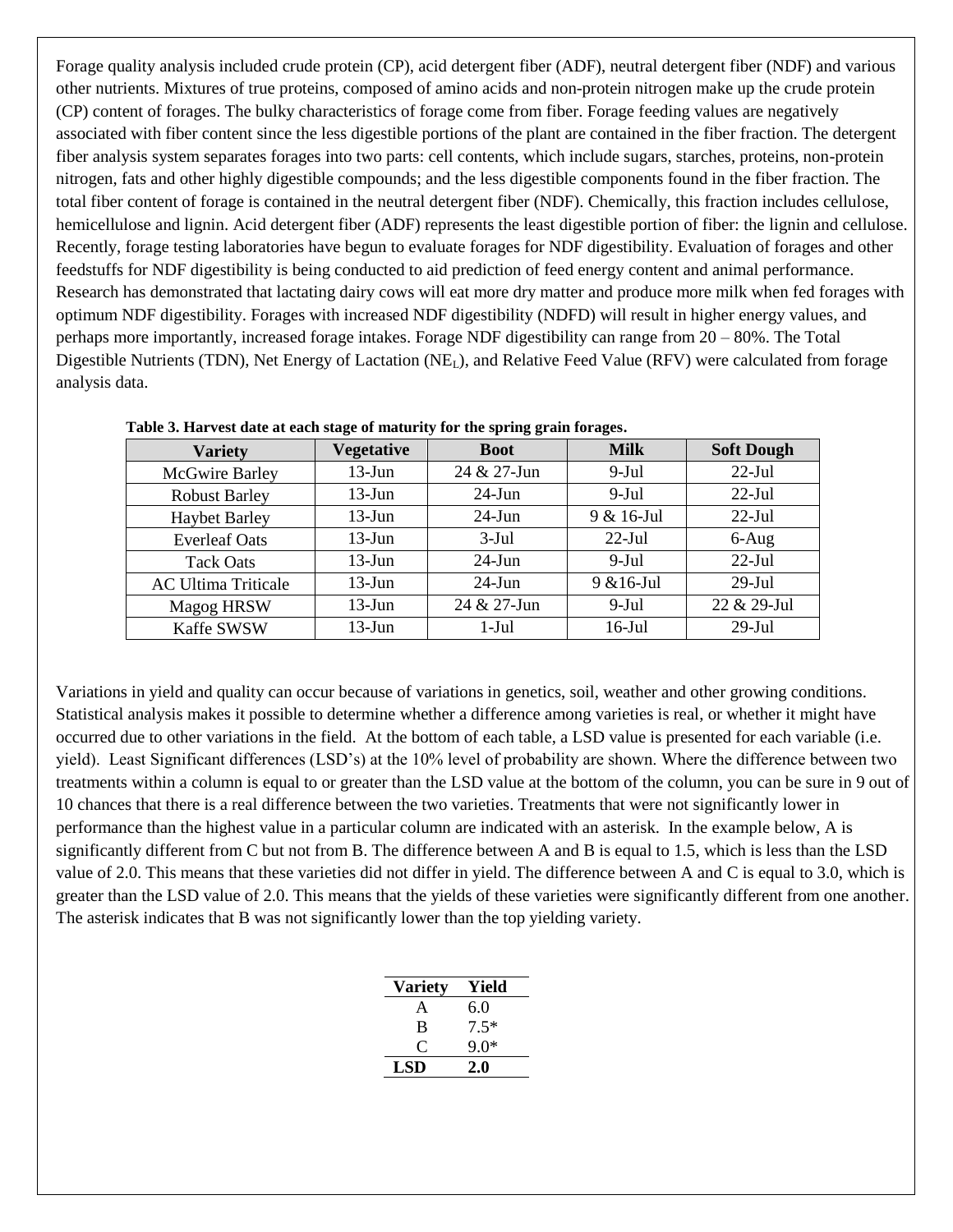# **RESULTS AND DISCUSSION**

Seasonal precipitation and temperature recorded at a weather station in Alburgh, VT are shown in Table 4. From April to August, there was an accumulation of 4510 Growing Degree Days (GDDs), in Alburgh which is 18 GDDs more than the 30-year average.

| Alburgh, VT                       | April   | <b>May</b> | June    | <b>July</b> | <b>August</b> |
|-----------------------------------|---------|------------|---------|-------------|---------------|
| Average temperature $(^{\circ}F)$ | 43.6    | 59.1       | 64      | 71.7        | 67.7          |
| Departure from normal             | $-1.2$  | 2.7        | $-1.8$  | 1.1         | $-1.1$        |
|                                   |         |            |         |             |               |
| Precipitation (inches)            | 2.12    | 4.79       | 9.23    | 1.89        | 2.41          |
| Departure from normal             | $-0.7$  | 1.34       | 5.54    | $-2.26$     | $-1.5$        |
|                                   |         |            |         |             |               |
| Growing Degree Days (base 32°F)   | 348.5   | 847.8      | 967     | 1235        | 1112          |
| Departure from normal             | $-35.6$ | 91.4       | $-47.0$ | 36.8        | $-27.2$       |

## **Table 4. Seasonal weather data<sup>1</sup> collected in Alburgh, VT, 2013.**

<sup>1</sup>Based on weather data from a Davis Instruments Vantage Pro2 with WeatherLink data logger. Historical averages are for 30 years of NOAA data (1981-2010) from Burlington, VT.

ⱡ June 2013 precipitation data based on National Weather Service data from cooperative stations in South Hero, VT (http://www.nrcc.cornell.edu/page\_summaries.html)

## **Harvest Stage**

Forages harvested in the milk stage yielded the highest dry matter averaging 5305 lbs dry matter acre<sup>-1</sup> (Table 5). Protein levels were highest during the vegetative stage, averaging 24.4%. Additionally, the vegetative stage had the lowest fiber content, highest fiber digestibility, highest total digestible nutrients, highest net energy of lactation and highest relative feed value. Fiber content generally increases as plants mature, but the formation of starch in the soft dough stage dilutes overall fiber content.

|  |  |  |  |  | Table 5. Cereal grain yield and quality compared across harvest stages. |  |
|--|--|--|--|--|-------------------------------------------------------------------------|--|
|--|--|--|--|--|-------------------------------------------------------------------------|--|

| <b>Harvest</b> | DΜ            | Yield                 | $\bf CP$ | ADF           | <b>NDF</b>    | <b>NDFD</b>   | <b>TDN</b>    | NE <sub>L</sub> | <b>RFV</b> |
|----------------|---------------|-----------------------|----------|---------------|---------------|---------------|---------------|-----------------|------------|
|                | $\frac{6}{6}$ | $lb$ ac <sup>-1</sup> | $\%$     | $\frac{0}{0}$ | $\frac{6}{9}$ | $\frac{0}{0}$ | $\frac{6}{9}$ | Mcal $lb^{-1}$  |            |
| Vegetative     | $16.0*$       | 1528                  | $24.4*$  | $27.8*$       | $44.2*$       | $73.5*$       | $67.1*$       | $0.70*$         | 139.3*     |
| <b>Boot</b>    | $16.6*$       | 3564                  | 18.1     | 35.4          | 54.9          | 66.9          | 63.3          | 0.66            | 103.2      |
| Milk           | $28.2*$       | 5305*                 | 12.0     | 36.7          | 57.4          | 49.7          | 61.3          | 0.64            | 96.4       |
| Soft Dough     | 46.3          | 4936                  | 10.1     | 34.8          | 55.1          | 39.0          | 60.7          | 0.62            | 105.4      |
| Trial mean     | 26.8          | 3833                  | 16.1     | 33.7          | 52.9          | 57.3          | 63.1          | 0.65            | 111.1      |
| LSD(p<0.10)    | 1.6261        | 299.61                | 0.6222   | 0.6603        | 0.8483        | .2433         | 0.4724        | 0.0058          | 2.4757     |

Varieties with an asterisk indicate that it was not significantly different than the top performer in column **(in bold)**.

## **Small Grain Varieties**

Of the eight forage varieties grown, Everleaf oats and Haybet barley were specifically bred as forage varieties, which means they have been bred to be leafier and stay vegetative longer than other small grains. Averaged across all harvests, Everleaf oats yielded the highest at 5410 lbs acre<sup>-1</sup>, while McGwire barley had the highest protein, digestible NDF, NE<sub>L</sub> and RFV (Table 6). In general, McGwire, Haybet, and Robust barleys had the most desirable forage quality characteristics.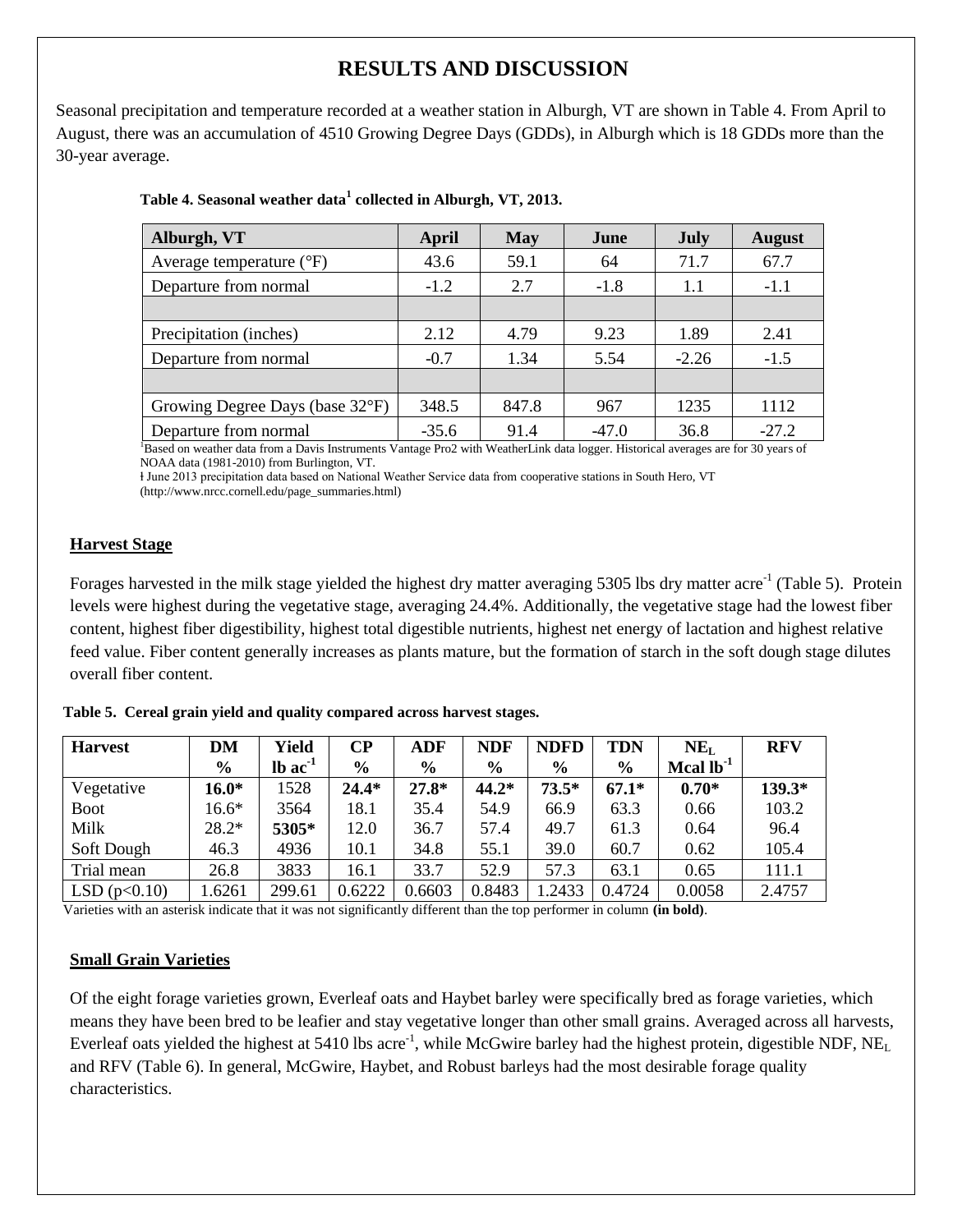**Table 6. Small grain forage yield and quality averaged across four harvest stages (vegetative, boot, milk, and soft dough).**

| <b>Variety</b> | <b>DM</b>     | Yield                 | $\bf CP$      | <b>ADF</b>    | <b>NDF</b>    | <b>NDFD</b>   | <b>TDN</b> | NE <sub>L</sub> | <b>RFV</b> |
|----------------|---------------|-----------------------|---------------|---------------|---------------|---------------|------------|-----------------|------------|
|                | $\frac{6}{6}$ | $lb$ ac <sup>-1</sup> | $\frac{0}{0}$ | $\frac{6}{9}$ | $\frac{6}{9}$ | $\frac{6}{6}$ | $\%$       | Mcal $lb^{-1}$  |            |
| Everleaf       | $19.8*$       | 5410*                 | 15.9          | 36.3          | $52.5*$       | 57.7          | 62.2       | 0.64            | 108.3      |
| Haybet         | 30.0          | 3806                  | 15.7          | $32.1*$       | $52.1*$       | 59.6*         | $63.9*$    | $0.66*$         | 114.4*     |
| Kaffe          | 31.1          | 3667                  | 15.4          | 33.0          | 53.5          | 55.3          | 62.5       | 0.64            | 111.7      |
| Magog          | 29.3          | 2894                  | 16.6          | 33.1          | 53.0          | 56.0          | 62.9       | 0.65            | 111.9      |
| McGwire        | 24.6          | 2549                  | $17.8*$       | $31.6*$       | $52.2*$       | $61.3*$       | $64.3*$    | $0.67*$         | $115.6*$   |
| Robust         | 27.6          | 4451                  | 15.8          | $32.0*$       | $51.7*$       | 57.4          | $64.0*$    | $0.67*$         | 114.7*     |
| Tack           | $20.1*$       | 4825                  | 15.5          | 35.8          | 53.0          | 53.9          | 63.1       | 0.66            | 107.2      |
| Triticale      | 32.0          | 3062                  | 16.6          | 35.4          | 55.4          | 57.1          | 61.7       | 0.64            | 104.8      |
| Trial mean     | 26.8          | 3833                  | 16.1          | 33.7          | 52.9          | 57.3          | 63.1       | 0.65            | 111.1      |
| LSD(p<0.10)    | 2.29          | 424                   | 0.879         | 0.934         | 1.19          | 1.76          | 0.668      | 0.008           | 3.50       |

Varieties with an asterisk indicate that it was not significantly different than the top performer in column **(in bold)**.

#### **Harvest Stage x Variety Interaction**

There was a harvest stage by variety interaction for each parameter studied, which indicates that varieties performed differently at each harvest. For example, Figure 1 shows that DM yields of Everleaf oats increased with each stage of maturity, while yields of McGwire barley peaked at the boot stage and decreased after that. Net energy of lactation generally decreased for each forage with maturity, averaging  $0.70$  Mcal lb<sup>-1</sup> in the vegetative stage and  $0.62$  Mcal lb<sup>-1</sup> in the soft dough stage (Table 5). However,  $NE<sub>L</sub>$  of Robust barley did not follow this pattern (Figure 2). Net energy of lactation of Robust barley stayed fairly constant with each harvest, actually increasing from the milk stage to the soft dough stage.



**Figure 1. Dry matter yields of eight small grain forages at four stages of maturity (vegetative, boot, milk, and soft dough).**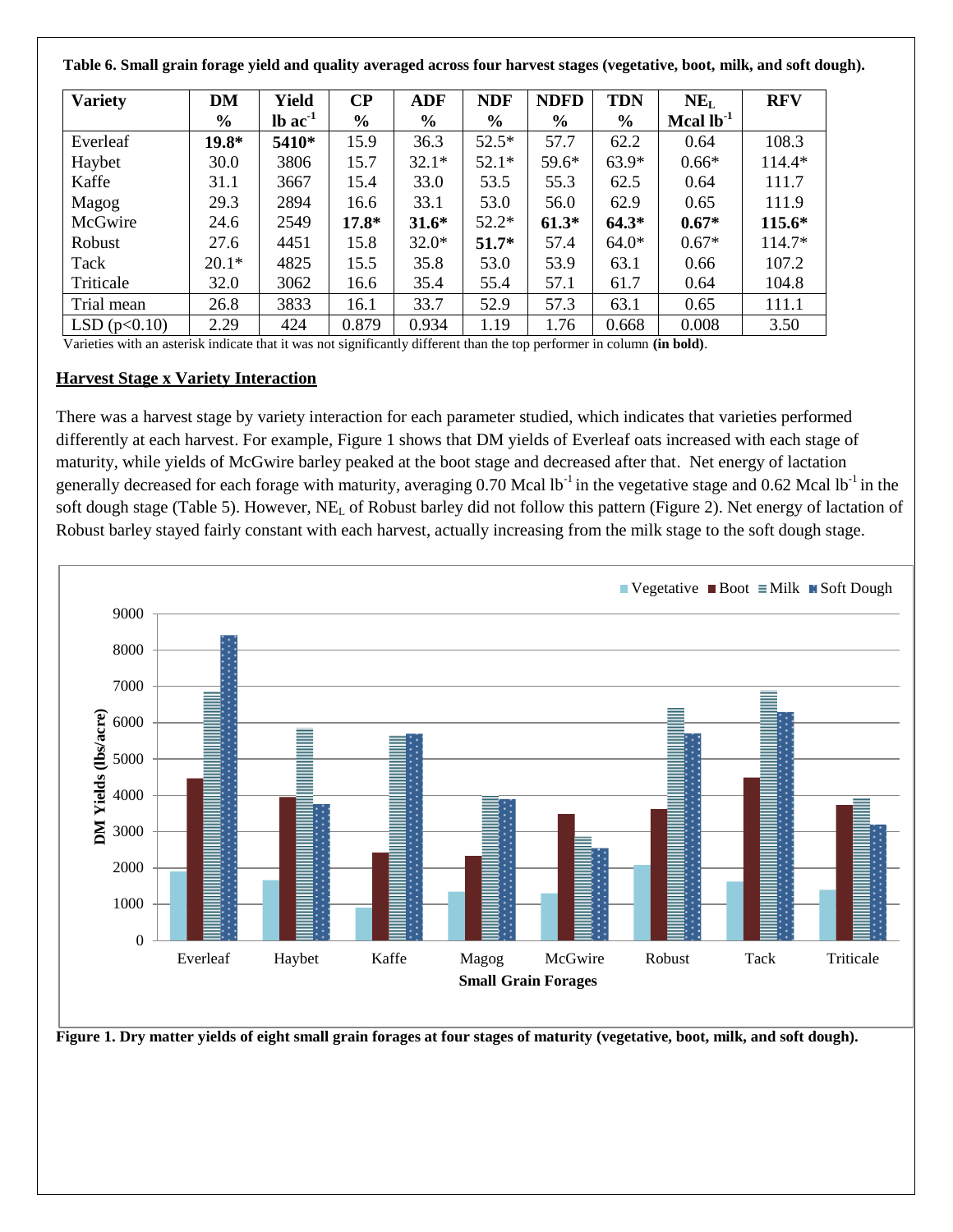

**Figure 2. Net energy of lactation (NEL) of small grain forages at four stages of maturity (vegetative, boot, milk, and soft dough).**

## **Vegetative Stage Harvest**

Forages were harvested at the vegetative stage to document the value of small grains as a potential early season grazing crop. At the vegetative harvest, the highest yielding treatment was Robust barley, averaging 2079 lbs dry matter acre<sup>-1</sup> (Table 7). Kaffe wheat had the highest protein levels, over 25% CP (Figure 3). Overall in the vegetative stage, Everleaf forage oats had better quality than the other small grains, with the lowest NDF levels, and highest digestible NDFD, TDN, **NEL**, and RFV (Figure 4).

| <b>Vegetative Stage</b> | <b>DM</b>     | Yield                 | <b>CP</b>     | <b>ADF</b>    | <b>NDF</b>    | <b>NDFD</b> | <b>TDN</b>    | NE <sub>L</sub> | <b>RFV</b> |
|-------------------------|---------------|-----------------------|---------------|---------------|---------------|-------------|---------------|-----------------|------------|
|                         | $\frac{0}{0}$ | $lb$ ac <sup>-1</sup> | $\frac{6}{6}$ | $\frac{0}{0}$ | $\frac{6}{9}$ | $\%$        | $\frac{6}{6}$ | Mcal $lb^{-1}$  |            |
| Everleaf                | $13.2*$       | 1899*                 | $25.0*$       | 28.2          | $41.1*$       | $76.3*$     | $67.8*$       | $0.70*$         | $145.1*$   |
| Haybet                  | 16.5          | 1665                  | 23.8          | 27.0          | 44.6          | $75.3*$     | $67.1*$       | 0.70            | 138.5      |
| Kaffe                   | 18.8          | 907                   | $25.7*$       | $25.0*$       | $42.4*$       | $75.0*$     | $68.2*$       | $0.71*$         | 149.0*     |
| Magog                   | 17.3          | 1346                  | 23.9          | 27.8          | 45.7          | 71.1        | 66.8*         | $0.69*$         | 135.5      |
| McGwire                 | 17.5          | 1304                  | $25.6*$       | $25.9*$       | $43.1*$       | 73.9        | 68.2*         | $0.71*$         | $145.3*$   |
| Robust                  | 16.9          | 2079*                 | 22.5          | 30.1          | 47.3          | 71.7        | 65.4          | 0.68            | 129.1      |
| Tack                    | $11.6*$       | 1624                  | 23.7          | 29.6          | 43.7          | 73.0        | $67.3*$       | $0.70*$         | 137.2      |
| Triticale               | 16.4          | 1397                  | $25.2*$       | 28.6          | 46.1          | 71.6        | 65.7          | 0.68            | 134.4      |
| Trial mean              | 16.0          | 1528                  | 24.4          | 27.8          | 44.2          | 73.5        | 67.1          | 0.70            | 139.3      |
| LSD(p<0.10)             | 1.84          | 337                   | 1.22          | 1.86          | 2.08          | 2.21        | 1.70          | 0.019           | 7.33       |

**Table 7. Small grain forage yield and quality when harvested in the vegetative stage, June 2013.**

\*Varieties with an asterisk indicate that it was not significantly different than the top performer in column (in **bold**).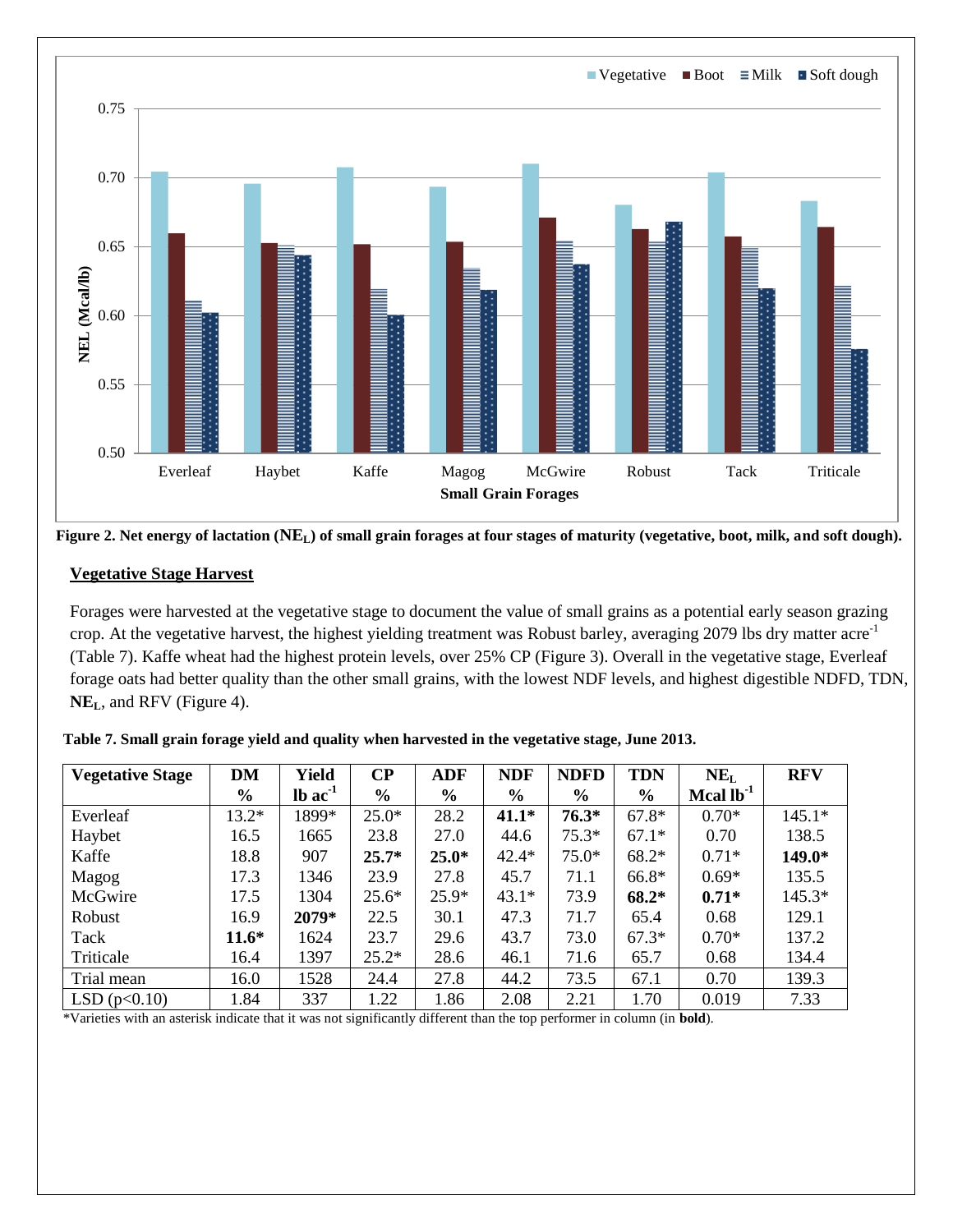

**Figure 3. Yield and protein of small grain forage harvested in the vegetative stage.**  Treatments with the same letter did not differ significantly from one another.



**Figure 4. Relative feed value (RFV-squares), net energy of lactation (NEL-triangles), and digestible neutral detergent fiber (NDFD-diamonds) of small grain forage harvested in the vegetative stage.** Treatments with the same letter did not differ significantly from one another*.*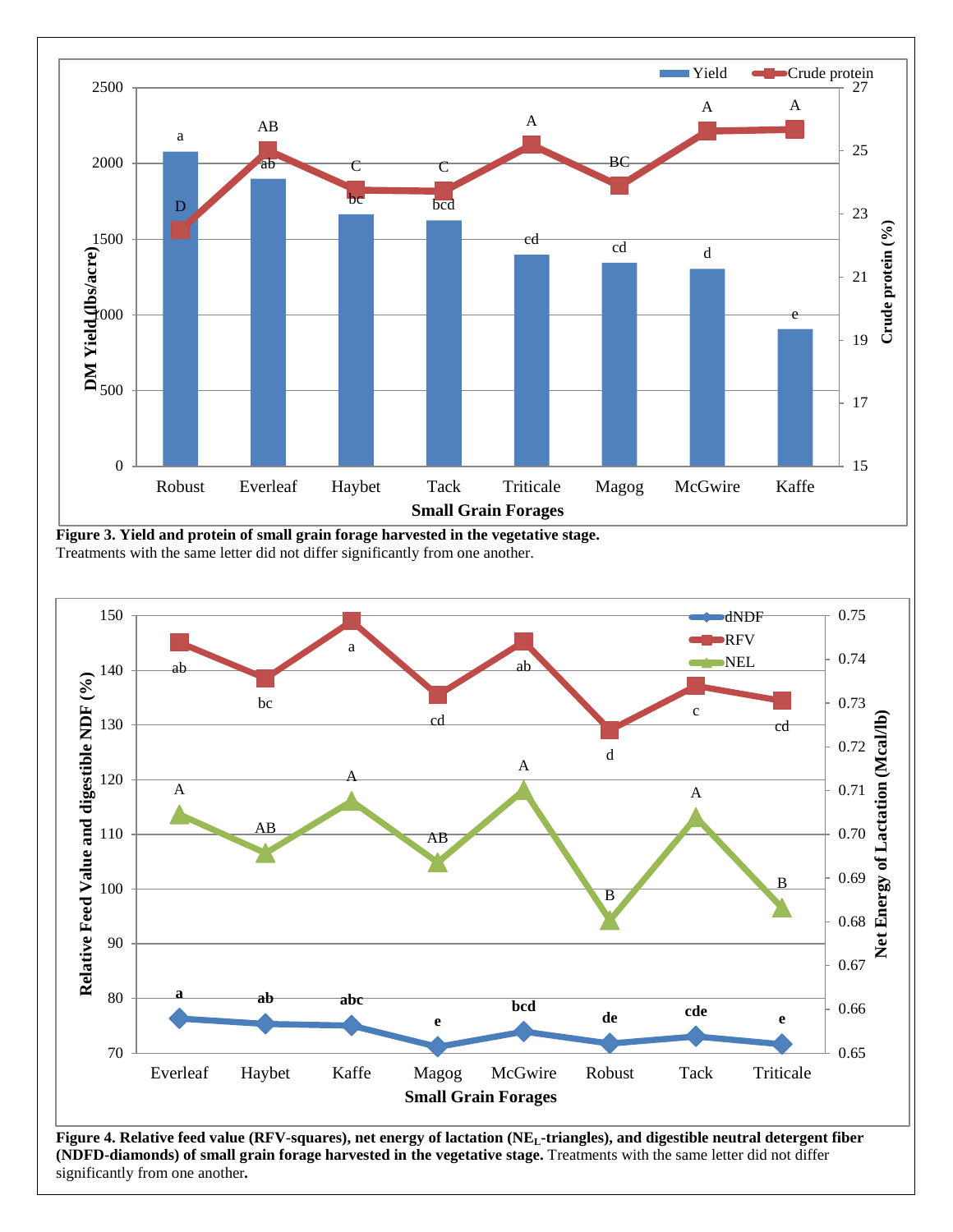#### **Boot Stage Harvest**

In small grain development, the boot stage occurs when the grain head is just barely visible and about to emerge. Tack oats had the greatest dry matter yields when harvested in the boot stage, 4494 lbs dry matter acre<sup>-1</sup> (Table 8 and Figure 5). There was no difference in protein levels in the boot stage, which averaged 18.1%. Overall, there were not many differences in forage quality during the boot stage except for ADF and NDF levels (Figure 6). McGwire barley had the lowest ADF while Everleaf oats had the lowest NDF levels.

| <b>Boot Stage</b> | <b>DM</b>     | Yield                 | $\bf CP$      | <b>ADF</b>    | <b>NDF</b>    | <b>NDFD</b>   | <b>TDN</b>    | $NE_{L}$       | <b>RFV</b> |
|-------------------|---------------|-----------------------|---------------|---------------|---------------|---------------|---------------|----------------|------------|
|                   | $\frac{0}{0}$ | $lb$ ac <sup>-1</sup> | $\frac{6}{9}$ | $\frac{6}{6}$ | $\frac{6}{9}$ | $\frac{6}{9}$ | $\frac{6}{9}$ | Mcal $lb^{-1}$ |            |
| Everleaf          | $11.5*$       | 4470*                 | 17.6          | 37.8          | $50.8*$       | 68.5          | 63.1          | 0.66           | 106.5      |
| Haybet            | 17.5          | 3951*                 | 17.3          | 36.2          | 56.2          | 68.8          | 62.8          | 0.65           | 99.4       |
| Kaffe             | 19.4          | 2420                  | 16.7          | $34.5*$       | 56.4          | 63.4          | 62.7          | 0.65           | 101.8      |
| Magog             | 16.7          | 2334                  | 19.6          | $33.9*$       | 55.8          | 68.2          | 62.9          | 0.65           | 105.3      |
| McGwire           | 17.9          | 3486                  | 19.3          | $33.3*$       | 54.6          | 67.2          | 64.5          | 0.67           | 107.4      |
| Robust            | 18.0          | 3621                  | 18.3          | $34.9*$       | 55.4          | 66.6          | 63.7          | 0.66           | 102.4      |
| Tack              | 14.6          | 4494*                 | 16.6          | 38.2          | 55.2          | 63.5          | 62.9          | 0.66           | 97.3       |
| Triticale         | 17.2          | 3732                  | 19.2          | $34.6*$       | 55.0          | 68.9          | 63.7          | 0.66           | 105.3      |
| Trial mean        | 16.6          | 3564                  | 18.1          | 35.4          | 54.9          | 66.9          | 63.3          | 0.66           | 103.2      |
| LSD(p<0.10)       | 2.216         | 715.1                 | <b>NS</b>     | 1.748         | 2.591         | <b>NS</b>     | <b>NS</b>     | <b>NS</b>      | <b>NS</b>  |

**Table 8. Small grain forage yield and quality harvested in the boot stage, June and July 2013.**

\* Varieties with an asterisk indicate that it was not significantly different than the top performer in column (in **bold**).

NS - None of the varieties were significantly different from one another.



**Figure 5. Yield and protein of small grain forage in the boot stage.** 

Treatments with the same letter did not differ significantly from one another.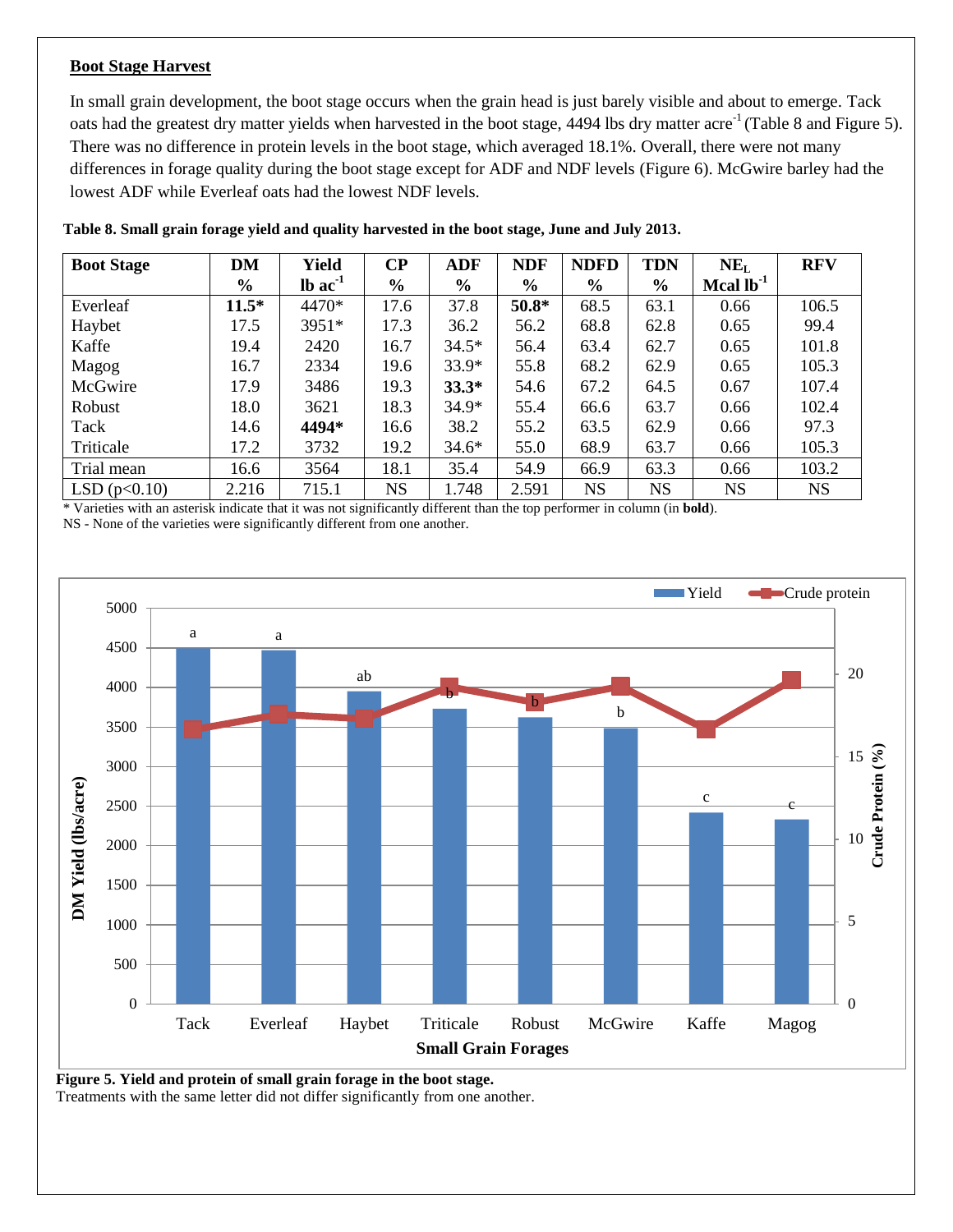

**Figure 6. Acid detergent fiber (ADF-diamonds), neutral detergent fiber (NDF-squares), and relative feed value (RFV-triangles) of small grain forage harvested in the boot stage.** Treatments with the same letter did not differ significantly from one another.

## **Milk Stage Harvest**

Tack oats were the highest yielding forage when harvested during the milk stage (Table 9 and Figure 7). Tack yielded close to 7000 lbs dry matter acre<sup>-1</sup>. Other top yielders include Everleaf oats, Robust barley, and Haybet barley. McGwire barley had the highest protein levels of the milk stage at 14.8%. McGwire was also a top performer for all the other quality characteristics with the lowest ADF, and highest NDFD, TDN, and NE<sub>L</sub>. The other barley varieties also had similarly low ADF and NDF levels, and high TDN, NE<sub>L</sub>, and RFV (Figure 8).

|  |  |  |  | Table 9. Small grain forage yield and quality harvested at the milk stage, July 2013. |  |
|--|--|--|--|---------------------------------------------------------------------------------------|--|
|  |  |  |  |                                                                                       |  |

| <b>Milk Stage</b> | <b>DM</b>     | Yield           | $\bf CP$      | <b>ADF</b>    | <b>NDF</b>    | <b>NDFD</b>   | <b>TDN</b> | NE <sub>L</sub> | <b>RFV</b> |
|-------------------|---------------|-----------------|---------------|---------------|---------------|---------------|------------|-----------------|------------|
|                   | $\frac{6}{9}$ | $lb$ ac $^{-1}$ | $\frac{6}{9}$ | $\frac{0}{0}$ | $\frac{6}{9}$ | $\frac{0}{0}$ | $\%$       | Mcal $lb^{-1}$  |            |
| Everleaf          | $21.9*$       | 6865*           | 11.7          | 39.9          | 60.0          | 47.6          | 58.9       | 0.61            | 87.3       |
| Haybet            | 29.4          | 5852*           | 11.5          | $34.2*$       | $55.7*$       | 51.1          | $62.6*$    | $0.65*$         | $102.7*$   |
| Kaffe             | 33.8          | 5648            | 10.3          | 36.5          | 58.3          | 46.3          | 59.8       | 0.62            | 95.6       |
| Magog             | 30.4          | 4003            | 11.7          | 37.1          | $56.7*$       | 46.8          | 61.1       | 0.63            | $97.1*$    |
| McGwire           | 24.8*         | 2862            | $14.8*$       | $34.1*$       | 56.8*         | 59.8*         | $62.9*$    | $0.65*$         | $100.7*$   |
| Robust            | 29.5          | 6400*           | 11.3          | $34.6*$       | 55.6*         | 48.9          | $62.5*$    | $0.65*$         | $101.2*$   |
| Tack              | $22.7*$       | 6886*           | 12.9          | 39.4          | 56.8*         | 47.8          | $62.0*$    | $0.65*$         | 94.0       |
| Triticale         | 33.3          | 3926            | 11.7          | 37.7          | 59.3          | 49.4          | 60.2       | 0.62            | 92.5       |
| Trial mean        | 28.2          | 5305            | 12.0          | 36.7          | 57.4          | 49.7          | 61.3       | 0.64            | 96.4       |
| LSD(p<0.10)       | 4.68          | 1181            | 1.66          | 1.79          | 2.07          | 4.91          | 1.04       | 0.013           | 5.91       |

\* Varieties with an asterisk indicate that it was not significantly different than the top performer in column (in **bold**).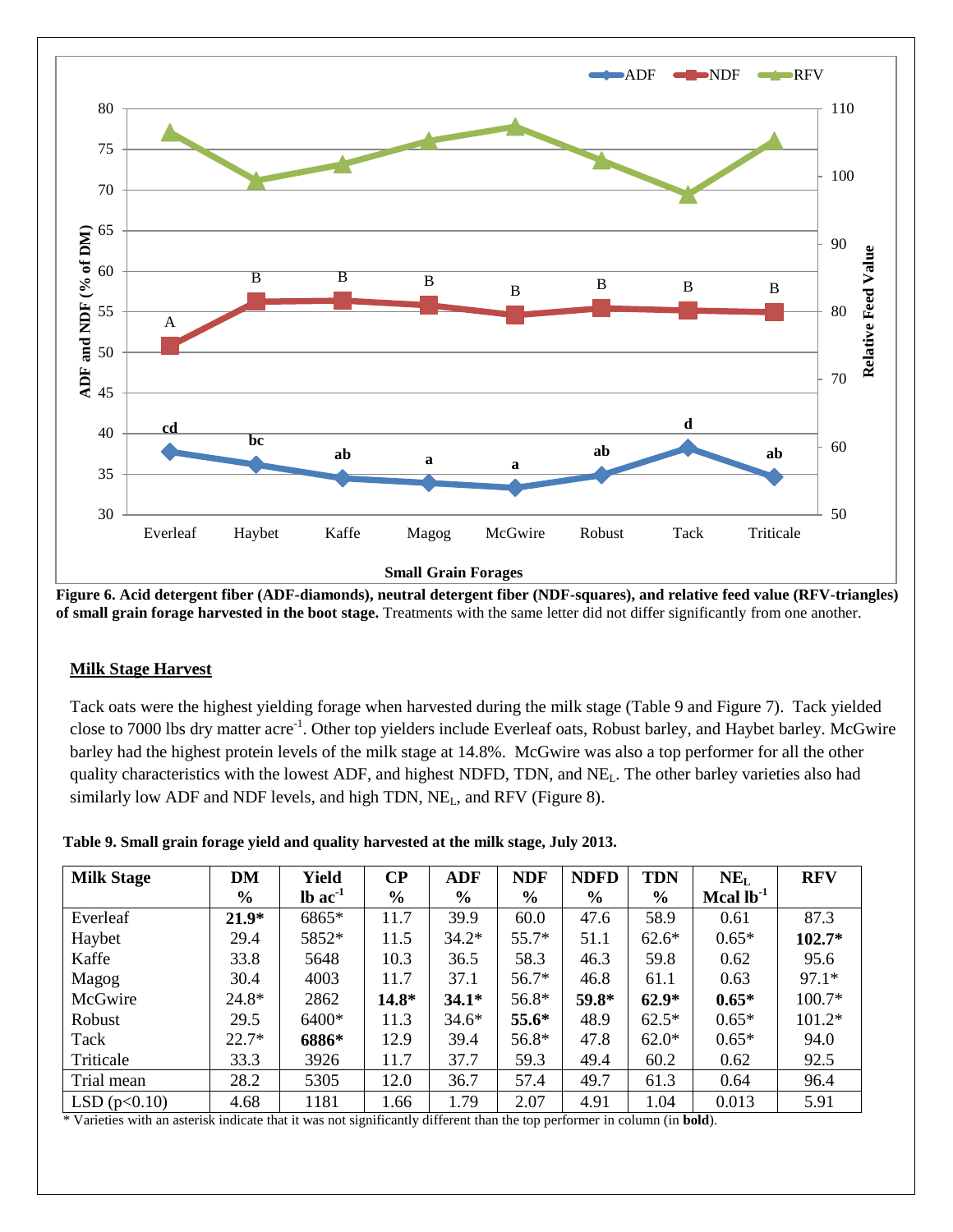

**Small Grain Forages**

**Figure 7. Yield and crude protein (CP) of small grain forages harvested in the milk stage.**  Treatments with the same letter did not differ significantly from one another.



**Figure 8. Acid detergent fiber (ADF-diamonds), digestible neutral detergent fiber (NDFD-squares), and relative feed value (RFV-triangles) of small grain forage harvested in milk stage.** Treatments with the same letter did not differ significantly from one another.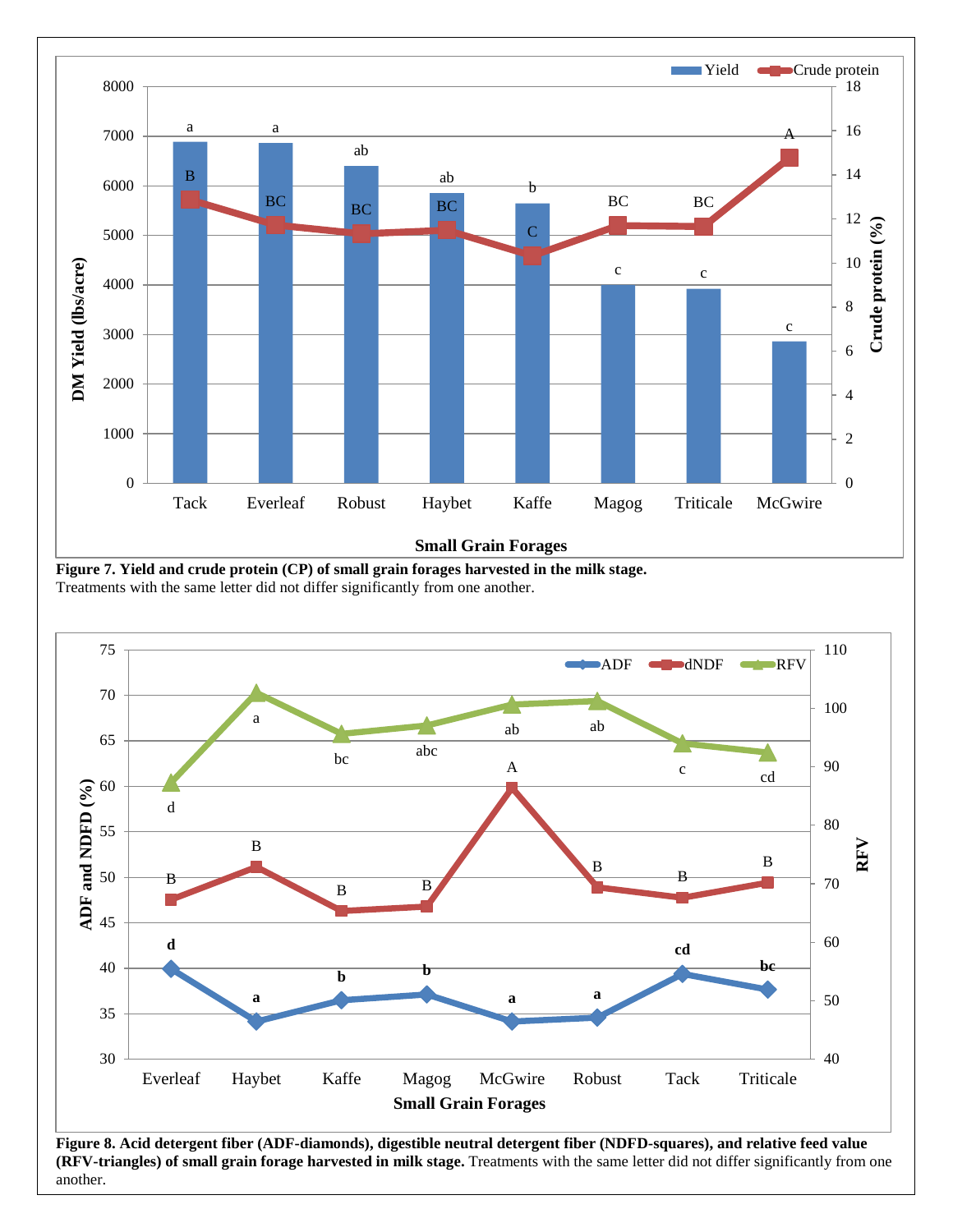#### **Soft Dough Harvest**

Everleaf oats yielded the highest of all the forage species in the soft dough stage, averaging  $8408$  lbs acre<sup>-1</sup> (Table 10, Figure 9). Everleaf oats yielded 2100 lbs more than the next highest yielder, Tack oats. The three barley varieties and triticale had similarly high CP levels—over 10%. Robust barley had the lowest ADF and NDF levels, whereas all three barley varieties had high digestible fiber (NDFD). Overall, Robust barley also had the most favorable quality characteristics—including the lowest fiber levels, high digestible NDF, the highest TDN, NE<sub>L</sub> and RFV (Figure 10). Interestingly, yields declined from the milk to the soft dough stage for most of the grains evaluated. This may be partially due to high leaf disease prevalence during the 2013 growing season. Leaf diseases caused premature death of the leaves and hence potentially less overall harvested biomass.

| <b>Soft Dough Stage</b> | DM            | Yield                 | $\bf CP$      | <b>ADF</b>    | <b>NDF</b>    | <b>NDFD</b>   | <b>TDN</b>    | NE <sub>L</sub> | <b>RFV</b> |
|-------------------------|---------------|-----------------------|---------------|---------------|---------------|---------------|---------------|-----------------|------------|
|                         | $\frac{0}{0}$ | $lb$ ac <sup>-1</sup> | $\frac{6}{6}$ | $\frac{6}{6}$ | $\frac{6}{9}$ | $\frac{6}{6}$ | $\frac{6}{6}$ | Mcal $lb^{-1}$  |            |
| Everleaf                | 32.5          | 8408*                 | 9.5           | 39.4          | 57.9          | 38.5          | 59.1          | 0.60            | 94.2       |
| Haybet                  | $56.4*$       | 3755                  | $10.2*$       | 31.1          | 52.0          | $43.1*$       | 62.8          | 0.64            | 117.0      |
| Kaffe                   | 52.2          | 5694                  | 8.8           | 36.2          | 56.8          | 36.4          | 59.4          | 0.60            | 100.5      |
| Magog                   | 53.0          | 3893                  | $11.0*$       | 33.7          | 53.9          | 37.8          | 60.9          | 0.62            | 109.6      |
| McGwire                 | 38.4          | 2543                  | $11.5*$       | 33.0          | 54.3          | $44.3*$       | 61.8          | 0.64            | 108.9      |
| Robust                  | 45.8          | 5703                  | $11.1*$       | $28.3*$       | 48.4*         | $42.4*$       | $64.4*$       | $0.67*$         | $126.0*$   |
| Tack                    | 31.5          | 6297                  | 8.7           | 36.0          | 56.4          | 31.3          | 60.1          | 0.62            | 100.2      |
| Triticale               | $60.9*$       | 3193                  | $10.2*$       | 40.7          | 61.3          | 38.5          | 57.3          | 0.58            | 86.9       |
| Trial mean              | 46.3          | 4936                  | 10.1          | 34.8          | 55.1          | 39.0          | 60.7          | 0.62            | 105.4      |
| LSD(p<0.10)             | 7.8746        | 957.98                | 1.5453        | 2.3801        | 2.3266        | 2.6756        | 1.352         | 0.0167          | 7.2375     |

**Table 10. Small grain forage yield and quality of soft dough, July and August 2013.**

\* Varieties with an asterisk indicate that it was not significantly different than the top performer in column (in **bold**).



Treatments with the same letter did not differ significantly from one another.